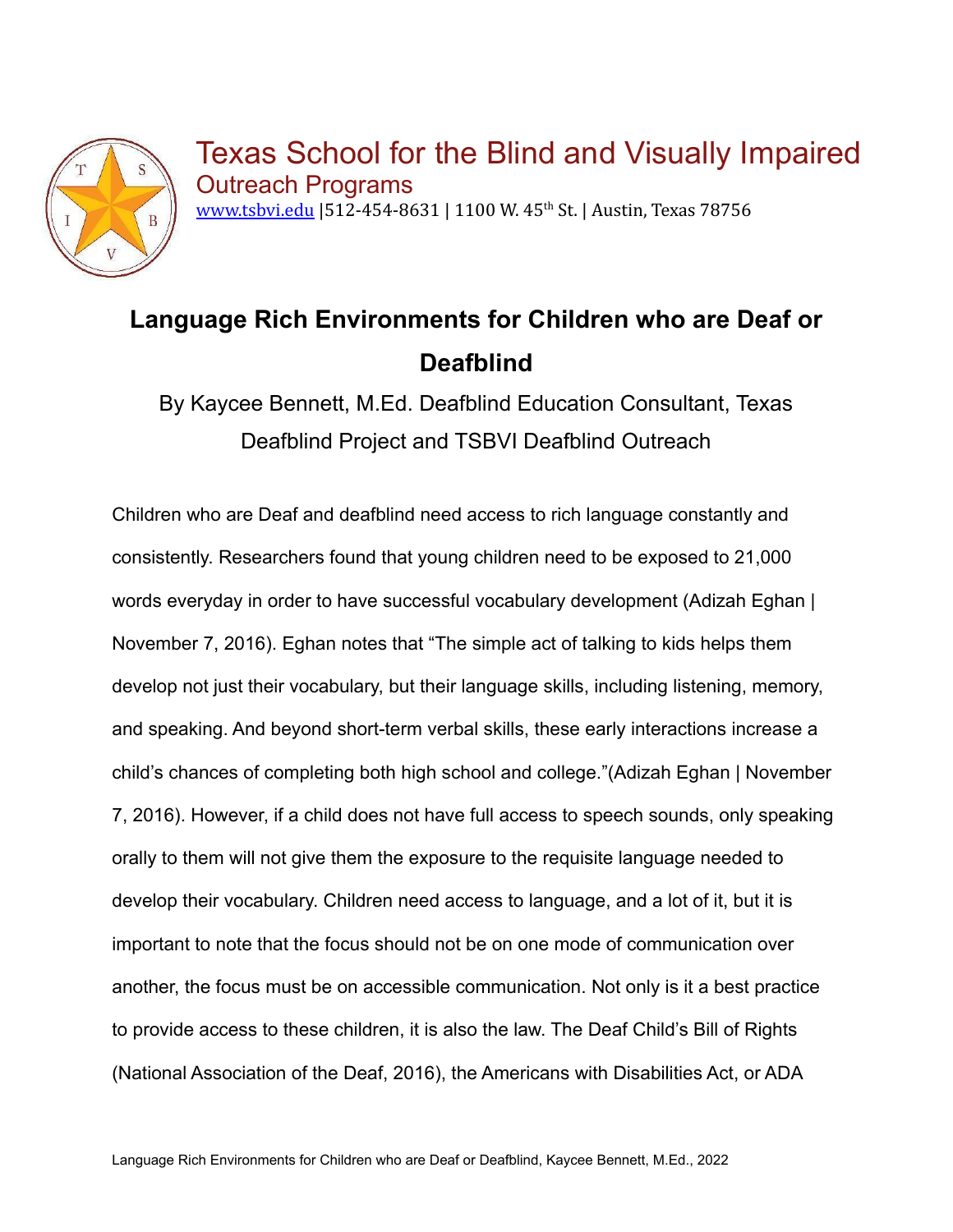(ADA, 2014), Texas House Bill 548 (HB 548, 2019), and the Individuals with Disabilities Education Act, IDEA (Individuals with Disabilities Act, 2022) provide more information.

#### **Language Development in Children with Hearing Loss**

In terms of language development, children with congenital hearing loss are born already behind. Hearing children are exposed to speech and language in the womb (Language Development Starts in the Womb, 2017). Once babies who are Deaf/hard of hearing or deafblind are born, they will need immediate language intervention. Many children who do not have consistent access to spoken language or sign language are exposed to 0-5 words a day with early signs like "more", "sit", "play", "eat", etc. while their hearing peers are listening to language all day. By the time they arrive at pre-school at age 3, their hearing peers typically have 200 or more expressive words (Gavin, 2019), and the Deaf and/or deafblind children who do not have complete access to language often have fewer than 10, sometimes even zero, words. If we provide early intervention that allows for the families to become fluent before the child goes to school, that child will have the opportunity to access the amount of language needed to develop appropriate vocabulary and language. The research shows that for young Deaf and hard of hearing children who do have consistent access to language, "A strong correlation was found for the number of appropriate and successful visual bids for communicative attention and the child's score on an ASL vocabulary inventory (Anderson & Reilly, 2002 as cited in National Association of the Deaf, 2014)".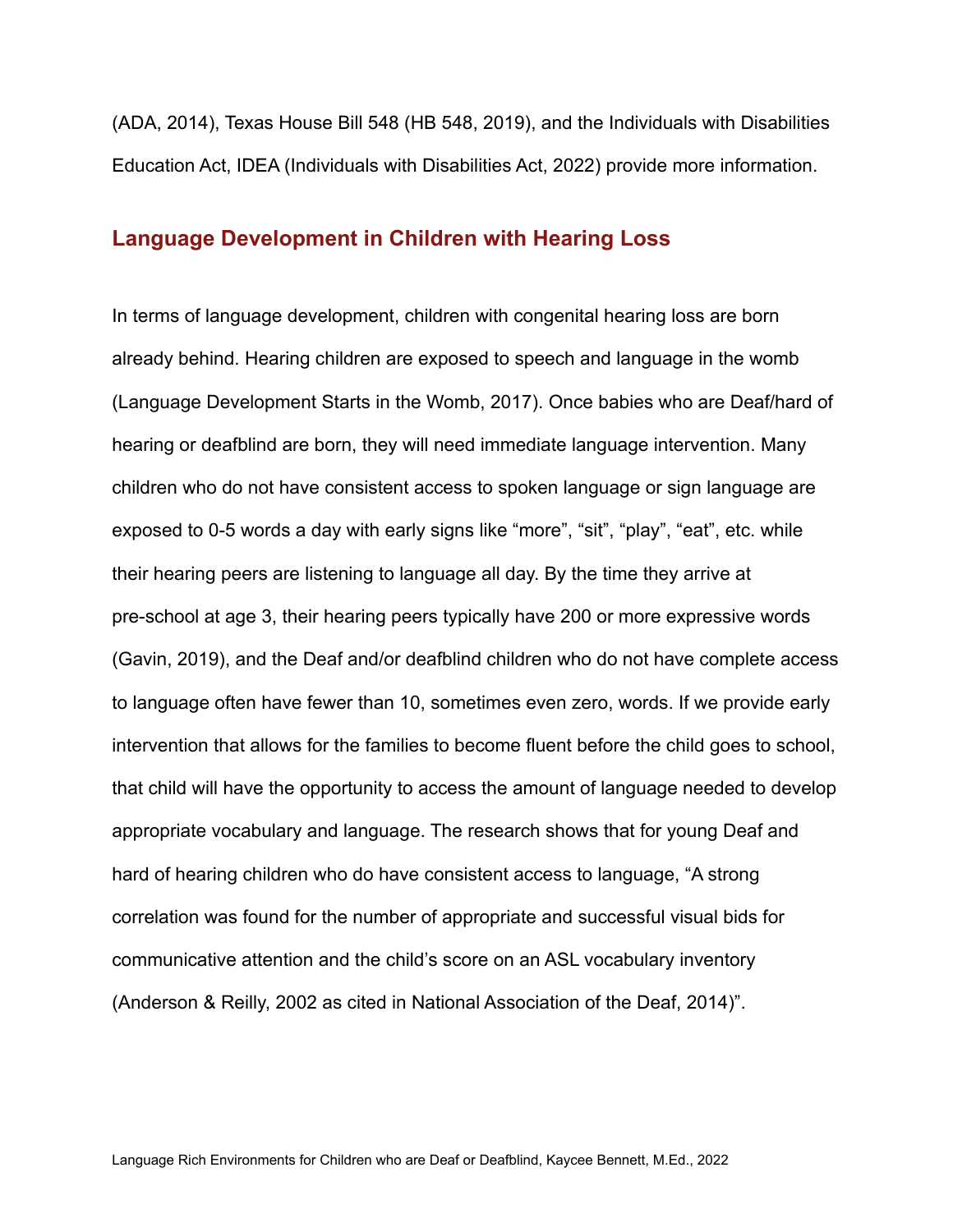#### **Providing Support to Students with Hearing Loss**

What can we, as school staff, do to support children with hearing loss? At a minimum, we can provide the recommended 21,000 words a day, in a way that is accessible to them. This can look different depending on student needs. For children birth to age 3, that may mean ensuring the family has the skills necessary to provide the required accessible language. Once the child is school-aged, they may need to be in a classroom at the Regional Day School Program for the Deaf, the State School for the Deaf, have an interpreter throughout the day, and/or maybe an intervener. It could even be possible that the staff in the current classroom could enroll in sign language classes and become fluent. Providing a student with a total communication approach at a young age can create a strong foundation and can lead to their success in using multiple communication modes in various settings later in life. There can be a lot of barriers to students having "on-grade-level" language and vocabulary, but we do not want one of those barriers to be their time at school or a lack of early intervention. Sometimes staff will say, "The student doesn't need access to sign language all day because they are not a signer," or, "They only have a few signs and the teacher will be able to learn those words." They may also think the student has additional cognitive disabilities that may prevent them from learning language. The reality is that the students will not be given the opportunity to expand that vocabulary unless they are in an environment that is accessible and language-rich. They need more than just a handful of signs, or even a couple hundred signs a day; they need all day instruction and interaction that is accessible to them. We cannot know what the student is capable of until they have the opportunity to learn, and we must presume competence in each and every child.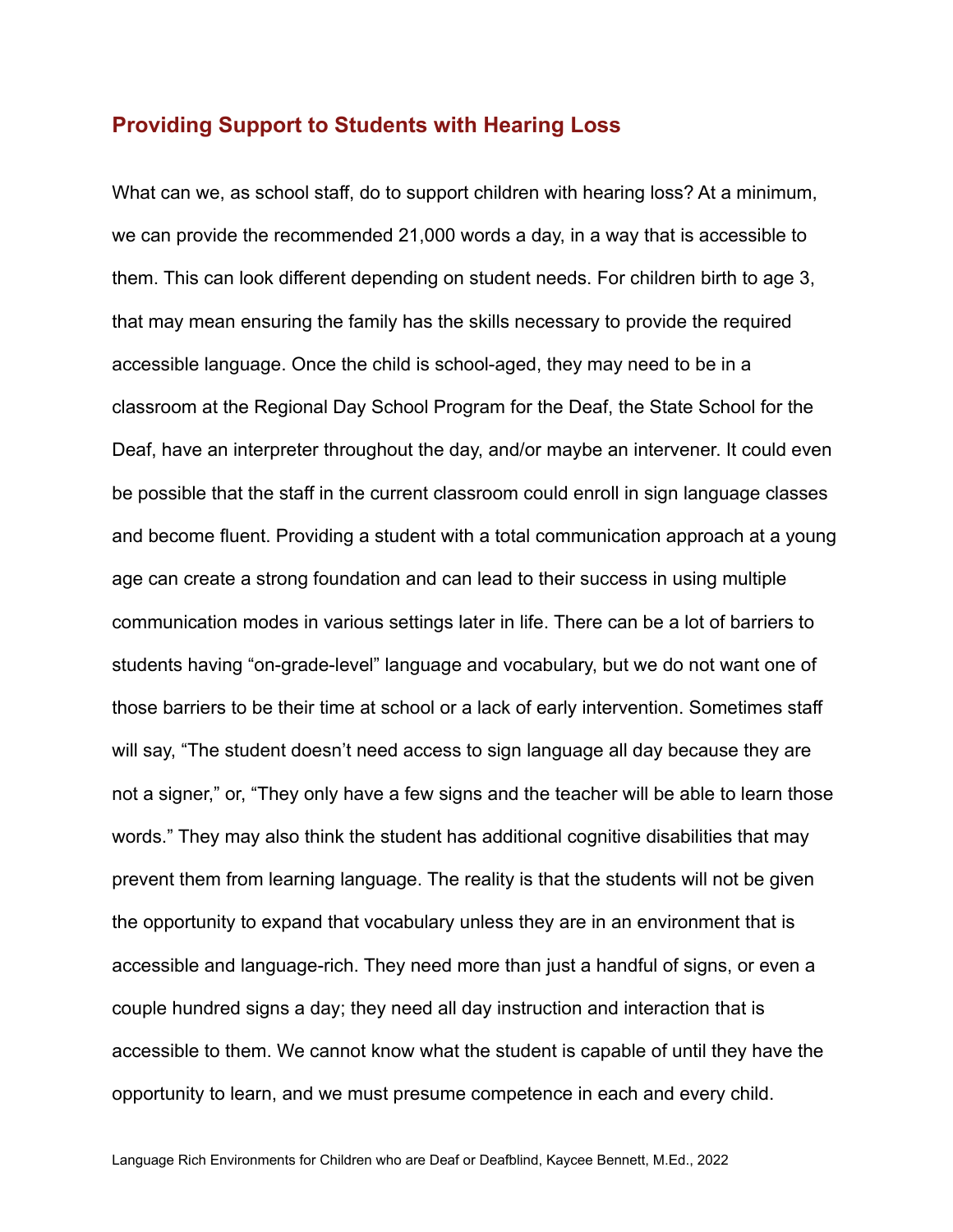#### **Success Story**

Many years ago I started working with a young man with hearing loss who was three years old. He lost his hearing suddenly, for unknown reasons, at age 2 and was coming into school with no oral speech and no sign language. He started the preschool program for children with disabilities right after his third birthday. I taught the classroom teacher about 200 signs and she started using them with him throughout his half-day at school. He started picking up some signs and even used those signs as a bridge to oral speech. By the time he was ready to go to kindergarten, he had about 30 expressive words/signs and many more receptively. He could successfully do the grade-level work with some modeled examples. He started in mainstream kindergarten, and while he made academic progress, his language skills did not progress. Some people on the team worried that he may have a language disorder, but I disagreed. We made the decision to move him to the Regional Day School Program for the Deaf and once he started in that program, and was exposed to accessible language all day long, he blossomed. He quickly became a fluent signer and his speech also progressed. This student didn't have additional disabilities, he had a lack of access. We thought we were giving him what he needed, but now it's clear that 200 signs was not the same thing as consistent exposure all day long.

#### **Conclusion**

School staff work in this field because they want to do what's best for kids. Figuring out what exactly is best for kids can be really difficult, but creating accessible and equitable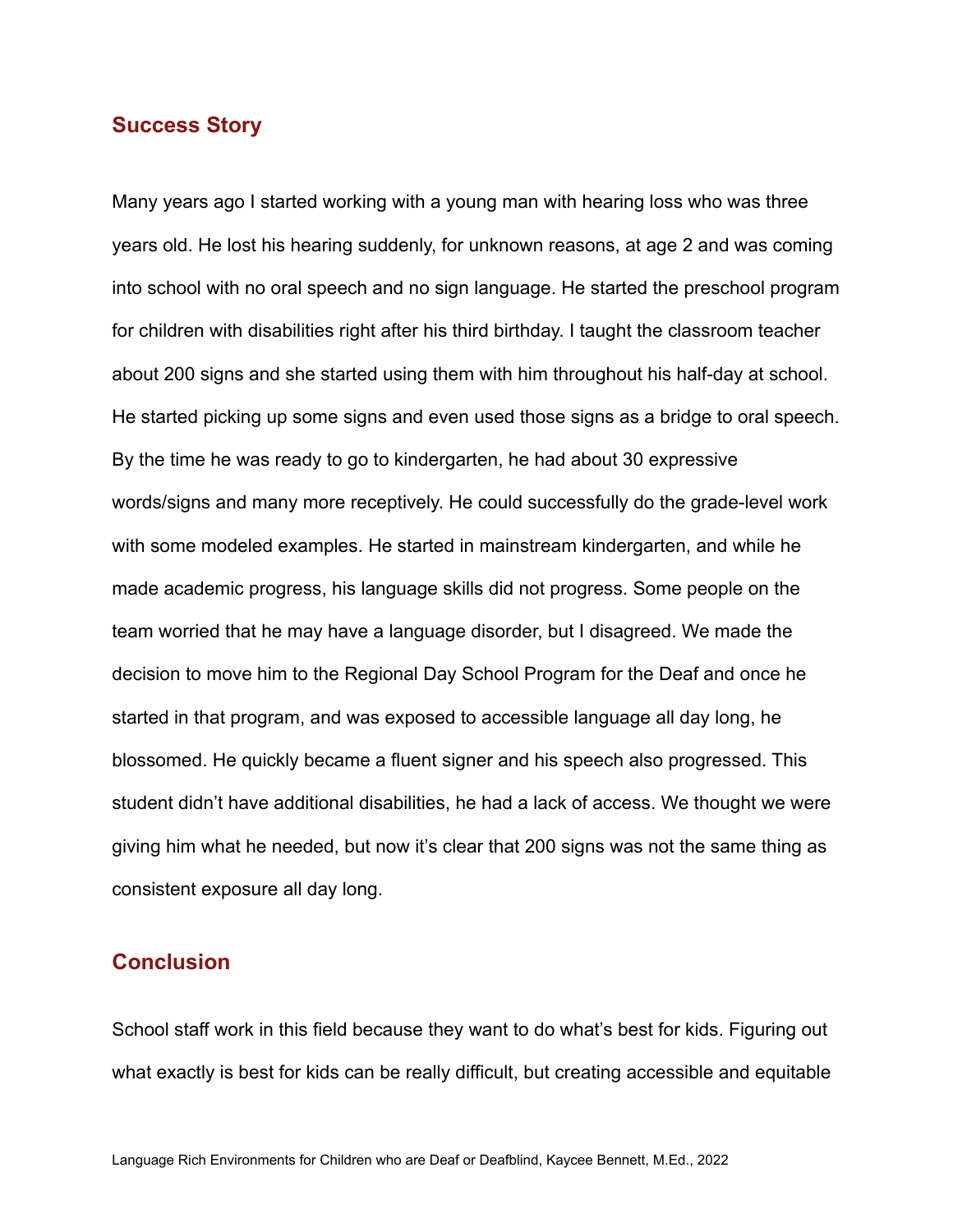access to language doesn't have to be. We know all kids need language input. By looking at the student's functional hearing/listening evaluations and for deafblind children, also their functional vision evaluations, we can determine what accessible language is for that child. We don't only provide these things because they are required by law, we provide consistent, accessible language because it is what all children need and deserve.

#### **References**

ADA. (2014, January 31). *ADA Requirements: Effective Communication*. Effective Communication. Retrieved February 11, 2022, from https://www.ada.gov/effective-comm.htm

Adizah Eghan | November 7, 2015 P. article. (2016, February 25). *Bridge the word gap: Speak 21,000 words to your preschooler daily*. Parenting. Retrieved February 11, 2022, fromhttps://www.greatschools.org/gk/articles/word-gap-speak-more-words-to-your-presc hooler-daily/

Gavin, M. L. (2019, June). *Communication and Your 2- to 3-Year-Old (for Parents) - Nemours KidsHealth*. Communication and Your 2- to 3-Year-Old. https://kidshealth.org/en/parents/comm-2-to-3.html#:%7E:text=By%20age%203%2C%2 0a%20toddler's,of%20what%20your%20toddler%20says

House Bill 548. (2019, May 20). *86(R) HB 548*. Retrieved February 11, 2022, from https://capitol.texas.gov/tlodocs/86R/billtext/pdf/HB00548F.pdf#navpanes=0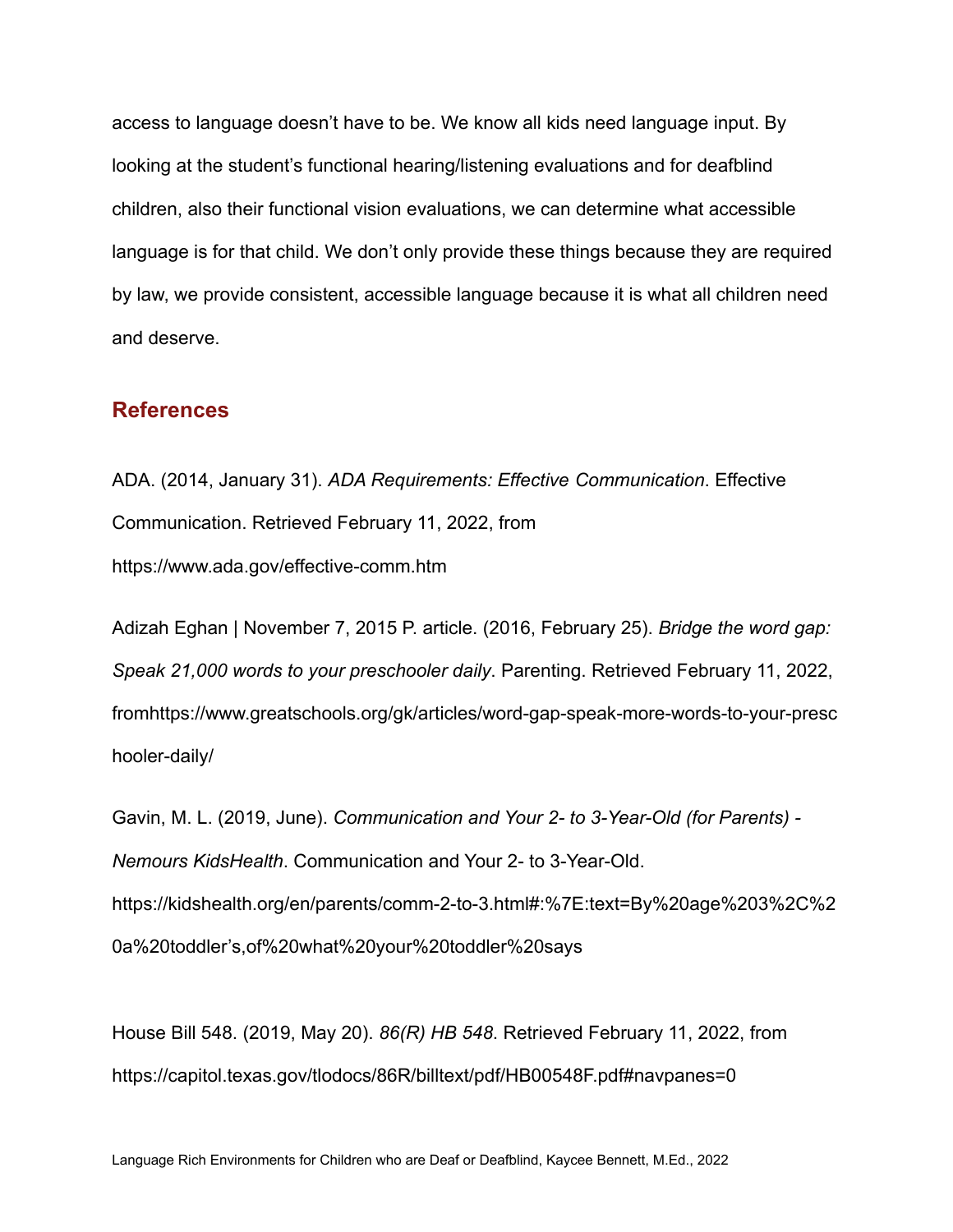Individuals with Disabilities Act. (2022, January 25). *Individuals with Disabilities Education Act (IDEA)*. Individuals with Disabilities Education Act. Retrieved February 11, 2022, from https://sites.ed.gov/idea/

National Association of the Deaf. (2014, June 18). *National Association of the Deaf - NAD*. Position Statement On Early Cognitive and Language Development and Education of Deaf and Hard of Hearing Children. Retrieved February 11, 2022, from https://www.nad.org/about-us/position-statements/position-statement-on-early-cognitiveand-language-development-and-education-of-deaf-and-hard-of-hearing-children/#:%7E: text=However%2C%20recent%20evidence%20from%20multiple,exposure%20to%20a %20visual%20language.&text=Studies%20have%20shown%20that%20early,heightens %20skills%20in%20joint%2Dattention.

National Association of the Deaf. (2016). *National Association of the Deaf - NAD*. Bill of Rights for Deaf and Hard of Hearing Children. Retrieved February 11, 2022, from https://www.nad.org/resources/education/bill-of-rights-for-deaf-and-hard-of-hearing-child ren/

University of Kansas. (2017, July 18). Language development starts in the womb. *ScienceDaily*. Retrieved February 10, 2022 from www.sciencedaily.com/releases/2017/07/170718084600.htm